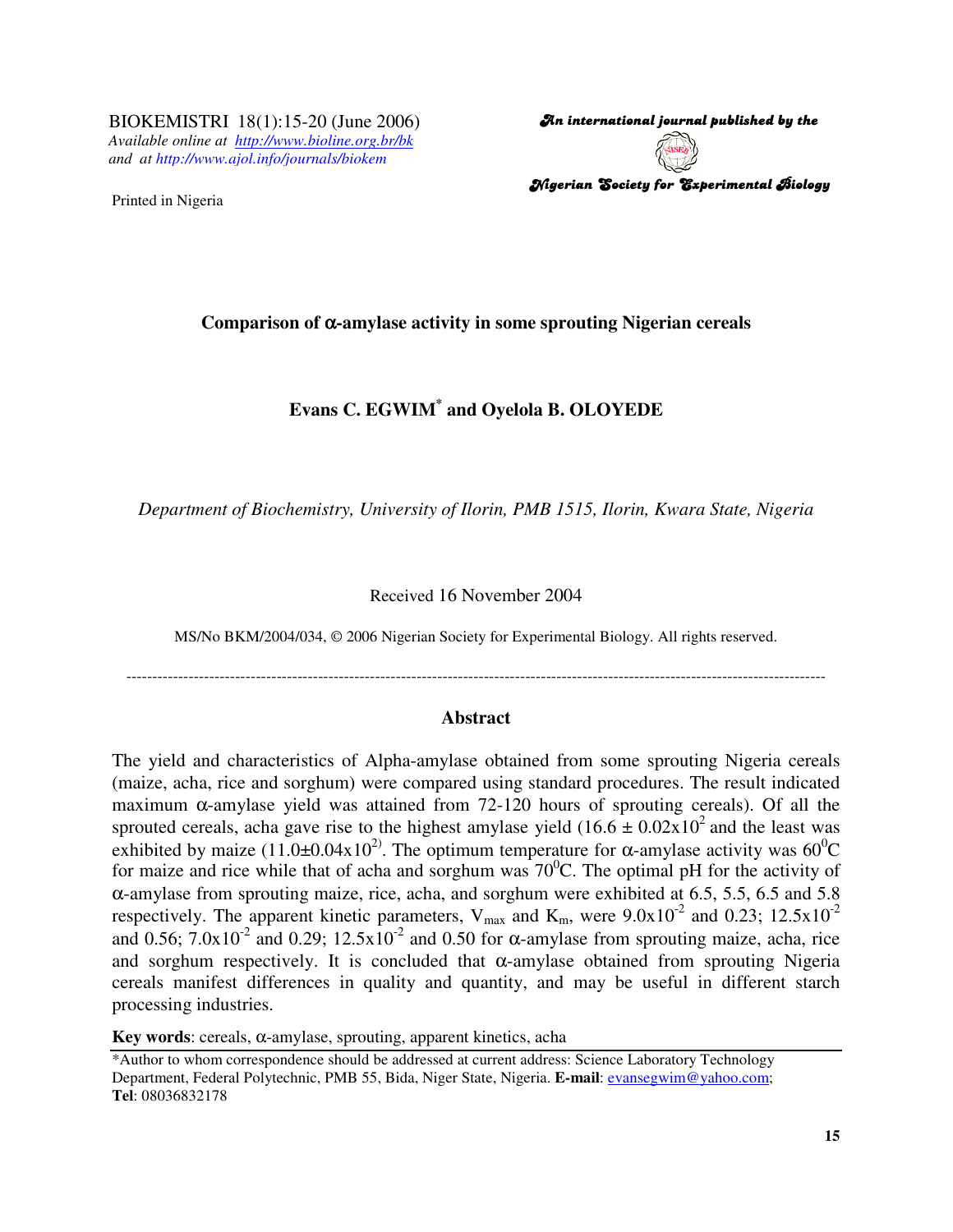# **INTRODUCTION**

Classical  $\alpha$ -amylases catalyses the hydrolysis of  $\alpha$ -1,4-glucosidic linkages in starch, and different amylases give rise to oligosaccharides with specific lengths of glucose as major products 1 , for this reason, different types of amylases, with unique properties are isolated and characterized for various applications in the starch industry<sup>2</sup>.

Amylase obtained from cereals during malting is the main enzyme employed in enzymatic saccharification of starch in most starch-based industries in Nigeria. Such industries include breweries, pharmaceuticals, distilleries etc.. The major cereals employed in Nigerian industries are maize, sorghum and millet. Okafor *et al* 3 have shown however that maize, sorghum and millet have poor malting quality. This results in low yield of amylase and consequently a low yield of fermentable sugars. Barley and wheat are most popular sources of cereal amylase employed in the food industries. It is estimated that about 10.4% of barley produced world wide is used in malt and enzyme production for the brewery and confectionery industry<sup>4</sup> . The cultivation of barley in Nigeria has however met with little success. As such, huge amount of foreign exchange was spent annually in importing barley malt before the ban. Industrialists have therefore resorted to importation of microbial amylases for starch hydrolysis. However, present realities show that local resources can be used effectively for malt and enzyme production. The common cereals include maize, rice, sorghum, acha and millet. Earlier studies have shown sorghum to be the most suitable<sup>5</sup>. Other local and unpopular cereals may also be a close alternative. The present study is designed to compare the yield, activity optimal and apparent kinetic parameters of alpha amylase from sprouting maize (*Zea mays*), Acha *(Digitaria exilis*), Rice (*Oryza satva*) and Sorghum (*Sorghum bicolor*)

## **MATERIALS AND METHODS**

# **Chemicals**

All chemicals used for the present work were of analytical grade (Analar) being products of

British Drug House (BDH) Chemical Limited pole, England.

## **Cereals**

Maize, Acha, Rice and Sorghum were obtained from National Cereals Research Institute (NCRI) Badeggi, Niger State, Nigeria.

#### **Determination of germination capacity**

Cereals viability test was carried out following the procedure described by Vontong and Venone 6 . Seeds were selected at random; cleaned and unfilled seeds were discarded. 100 grains of cereal were counted and weighed. The grains were washed with detergents and rinsed 4 times with distilled water. The grains were steeped for 24 hours in water, the water was drained and the grains evenly distributed in a compact single layer on Petri dishes over laid with moistened filter paper. The Petri dishes were covered and placed in the dark at room temperature for germination. Moisture content was maintained by occasionally adding drops of water to the filter paper. After 72 hours, seeds having shoot longer than 1cm were considered to be viable. Viable seeds were counted and presented as percentage viable seed.

## **Determination of alpha- amylase yield in sprouting cereals**

500g of each cereal was cleaned and sprouted as described earlier. Samples were withdrawn from each sprouting cereal at 12 hrs intervals up to 180 hours. 1g of sprouting cereal was milled in 5ml of pre chilled 0.05M citrate buffer, pH 6.0; the resulting homogenate was centrifuged at 10,000xg for 10 minutes. Enzyme activity was assayed in the supernatant as yield of crude enzyme.

## **Assay of Enzyme Activity**

Alpha amylase activity was assayed by a modification of the method described by Kang *et al* 7 . 0.1 ml of supernatant (Crude enzyme) was pipetted into a separate test tube and 0.9 ml of 2% soluble starch was added and incubated in a shaking water bath at  $50^{\circ}$ C for 30 minutes. The reaction was stopped by adding DNSA (Dinitrosalicylic acid) reagent and boiled for at least 3 minutes for colour development. Absorbance was read at 550 nm against blank. The blank contained all the assay reagents without the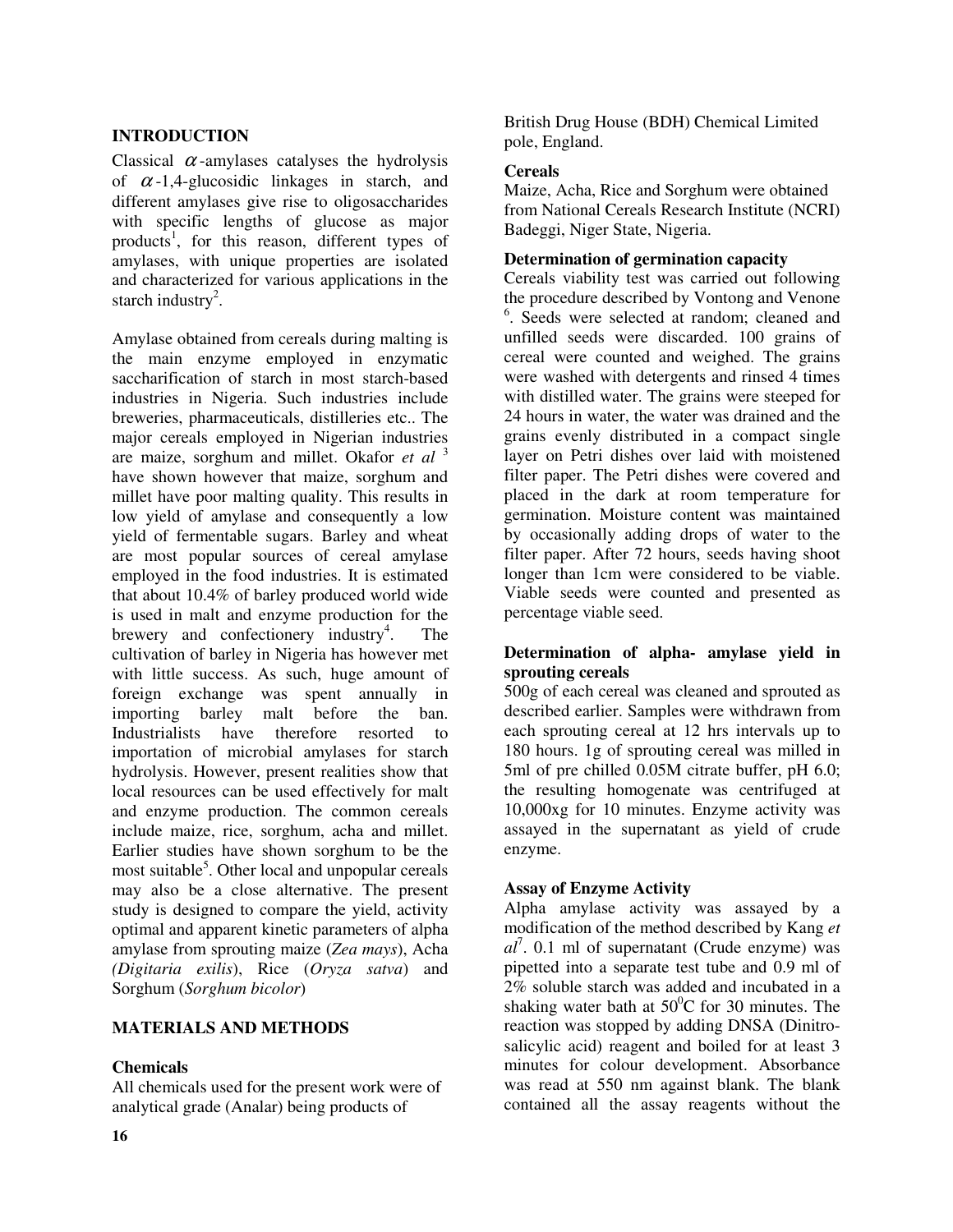enzyme. Standard glucose curve was prepared from glucose concentrations of 0.0, 0.2, 0.4, 0.6, 0.8 and 1.0 mg/ml.

# **Determination of pH and Temperature optima**

Optima pH and temperature of activity of the different cereal alpha amylase were determined following the methods described by Shambe *et al* 5 . Crude enzyme was produced as described above in citrate buffers of pH 3.0, 3.5, 4.0, 4.5, 5.0, 5.5, 6.0, 6.5, 7.0 and 7.5; enzyme activity was assayed at constant temperature. For optimum temperature, enzyme assay mixture was incubated at temperatures of  $20^{\circ}$ C,  $30^{\circ}$ C, 40<sup>o</sup>C, 50<sup>o</sup>C, 60<sup>o</sup>C, 70<sup>o</sup>C and 80<sup>o</sup>C for 30 minutes at constant pH

# **Kinetic parameters**

Kinetic parameters  $(V_{\text{Max}}$  and  $K_M$ ) were determined from Hanes Plot of [s]/vo vs [s], Slop= $1/V_{\text{Max}}$ . The Intercept on the Y axis=  $K_M/V_{\text{Max}}$ 

# **Enzyme activity**

Enzyme activity in the present work is defined as the amount of enzyme required to liberate a unit of glucose per minute (mg glucose/ml/min) at reaction conditions.

## **RESULTS AND DISCUSSIONS**

Germination capacity (viability) of the cereals studied is shows Table 1. The germination capacity was highest for acha and sorghum and lowest for maize. The germination capacities of all the seeds studied were within the recommended range. Votong and Vonone<sup>6</sup> have shown that cereal germination capacity of up to 80% was recommended as viable

Table 1: Germination Capacity (%)

| Cereals | % Germination |
|---------|---------------|
| Maize   | $96 \pm 0.06$ |
| Acha    | $98 \pm 0.02$ |
| Rice    | $98 \pm 0.08$ |
| Sorghum | $97 \pm 0.06$ |

Amylase yield in sprouting cereals is shown in Figure 1. Sprouting acha showed maximum amylase activity from 72-120 hrs with a peak at 96 hours. Sprouting maize and rice showed peak amylase activity at 72 hours while sorghum amylase was at 84 hours.



The present observation showed that acha must be sprouted 96 hours, maize, and rice for up to 72 hours while sorghum must be sprouted for up to 84 hours for maximum amylase production. At the peak amylase production, the amylase activities were  $16.6 \pm 0.02 \times 10^{-2}$ ,  $14.4 \pm 0.06$  X  $10^{-2}$ ,  $11.0 \pm 0.04 \times 10^{-2}$  and  $14.9 \pm 0.09 \times 10^{-2}$ mg glucose per minute for sprouting acha,, maize, rice and sorghum respectively. The present result showed that acha has the highest yield of alpha amylase at peak amylase production while rice has the lowest. This observation shows that acha may be superior to maize, rice and sorghum in terms of alpha amylase yield at peak amylase production.

The effect of temperature on sprouting cereals alpha amylase activity is shown in Fig. 2.



The result shows an optimum temperature of 60 <sup>0</sup>C for alpha amylase from sprouting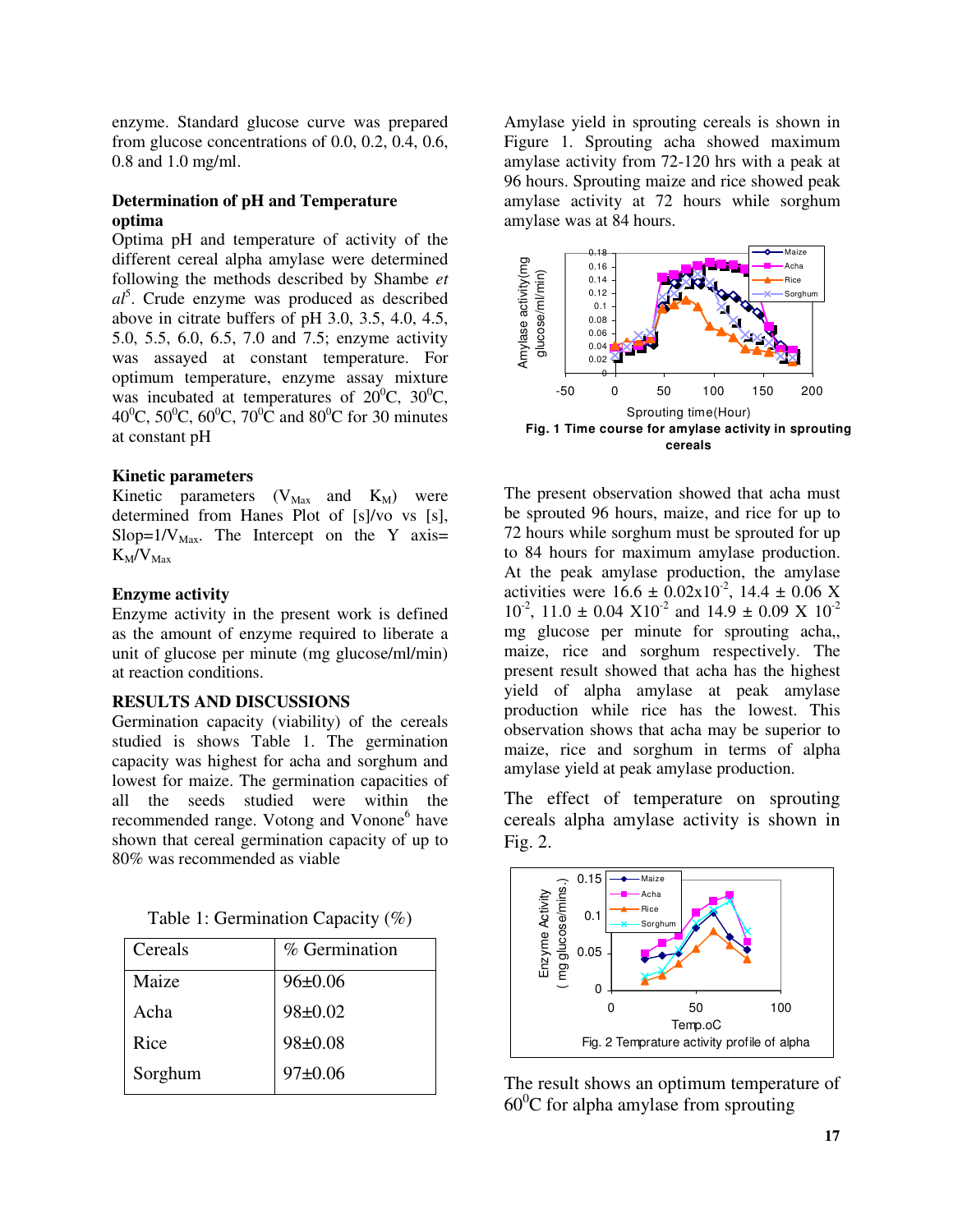

Fig. 3: pH-Activity profile of alpha-amylase from sprouting cereal

maize and rice and 70°C for acha and sorghum amylase. The present observation suggests that acha and sorghum amylase may be closely related physiologically. The optimum temperature observed for maize amylase agrees with that reported by Olatunji and Ene 8 while Francis and Folorunsho<sup>9</sup> have reported an optimum temperature of  $70^0C$  for  $\alpha$ -amylase in fermenting cassava vessel. It is obvious that  $\alpha$ -amylase from different sources have different temperature optimal for different applications. From the present study it implies that starch-hydrolysing industries that run at lower temperatures may find the maize and rice  $\alpha$ -amylase useful while processes that require higher temperature will prefer acha and sorghum  $\alpha$ -amylase. The present observation further suggests that  $\alpha$ -amylase from the cereals in this study have different characteristics.

The pH profile is shown in Fig 3. The optimal pH for the activity of  $\alpha$ -amylase from sprouting maize, rice acha and sorghum are 6.5, 5.5, 6.5 and 5.8 respectively. Alli *et al* 10 have reported a pH optimum of 4.0-6.0 for crude fungal  $\alpha$ amylase in the hydrolysis of selected Nigerian cereal starches while Olatunji and

Ene<sup>8</sup> obtained pH values of 6.5 and 6.8 for bacteria  $\alpha$ -amylase during the hydrolysis of maize and potato starches respectively. It implies therefore that  $\alpha$ -amylase from sprouting Nigerian cereals may be employed in starch hydrolysis. It should be noted that optimum pH indicates the pH at which the maximum number of active sites are available for reactivity.

The effect of substrate (starch) concentration on  $\alpha$ -amylase activity at their optimal temperature and pH is shown in Fig. 4. The result shows the basic kinetic characteristic and the expected Michealis-Mentens curve. The present observation indicates that  $\alpha$ -amylase from these cereals hydrolyse starch according to the normal enzyme catalysed reactions.



Fig. 4 Substrate effect on alpha amylase activity Fig 4: Substrate effect on alpha-amylase activity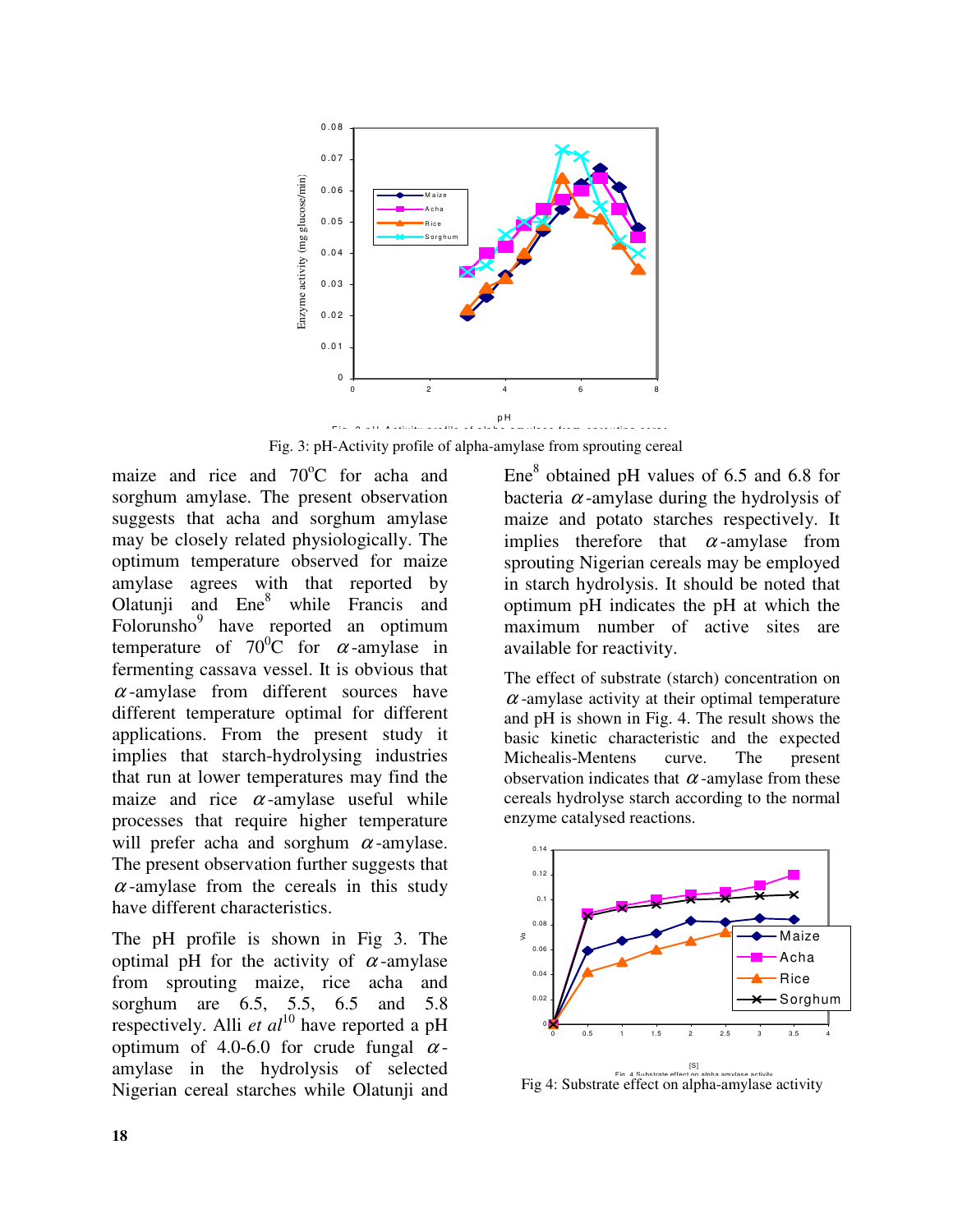

From the Hanes plot (Fig. 5),  $V_{\text{Max}}$  and  $K_M$  were determined and presented in Table 2.

Table 2: Kinetic parameters of alpha-amylase from sprouting cereals

| Cereals | $V_{.Max}(Sec^{-1})$ | $K_M(mg/mins.)$ |
|---------|----------------------|-----------------|
| Maize   | $9.0x10^{-2}$        | 0.23            |
| Acha    | $12.5x10^{-2}$       | 0.56            |
| Rice    | $7.0x10^{-2}$        | 0.29            |
| Sorghum | $12.5x10^{-2}$       | 0.50            |

The present observation shows that  $\alpha$ -amylase from acha and sorghum with high  $V_{\text{Max}}$  and  $K_M$ may be close alternatives. Sorghum  $\alpha$ -amylase has been shown to be the closest alternative to import  $\alpha$ -amylase for the Nigerian food industries<sup>11,5</sup> the present study shows that  $\alpha$ amylase acha can also be as good as sorghum amylase and indeed could be a better source Acha has earlier been shown to have a higher  $\alpha$  amylase yield (Fig.1).

Considering the amylase yield and kinetic parameters observed in the present work, it is possible to conclude that: The characteristics of  $\alpha$ -amylase from different sprouting Nigerian Cereals differ and so may have different levels of usefulness in the food industries. In terms of kinetic parameter,  $\alpha$ -amylase from acha and sorghum are quite related. Acha may be a better source for amylase production and can be a substitute for sorghum  $\alpha$ -amylase in industrial processing

#### **REFERENCE**

- 1. **Vihinan, M. and Mantsala, P. (1989)** Microbial amylolytic enzymes, *CRC Rev. Biochem. Mol. Bid.* **24**:329-418
- 2. **Takaku, H. (1988)** Anomalously linked Oligosaccharides mixture, in *Handbook of amylase and related enzymes: their sources, isolation methods, properties and application* (Amylase research Society of Japan) pp 215-217 Pergamon press, New York.
- 3. **Okafor, N, Aniche, G. and Adewoyin (1998)** Preliminary studies of larger beer brewing from corn*. Journal of food and agriculture* **2**:33-37
- 4. **Palmer, G.H. (1989)** Cereal Science Technology. Aberdeen University Press UK. Pp 147-148.
- 5. **Shambe, T., Voncir, N. and Gambo, E. (1989)** Enzyme and acid hydrolysis of malted millet (*Peminsetun tyhoides*) and sorghum *(Sorghum bicolour*). *Journal of the Institute of Brewing* **95**:13-16.
- 6. **Vontong, X. and Vonone, R. (1976)** Training manual for Rice production institute pp 6-15
- 7. **Kang G-J., Mo-jeong, K., Jeon-Weon, K. and Kwanhwa P. (1997)** Immoblization of thermostable Maltogenic amylase from Bacillus Stearothermophilus for continuous production of branched oligosaccharide. *J. Agric. Food Chem.* **45**:4168-4172.